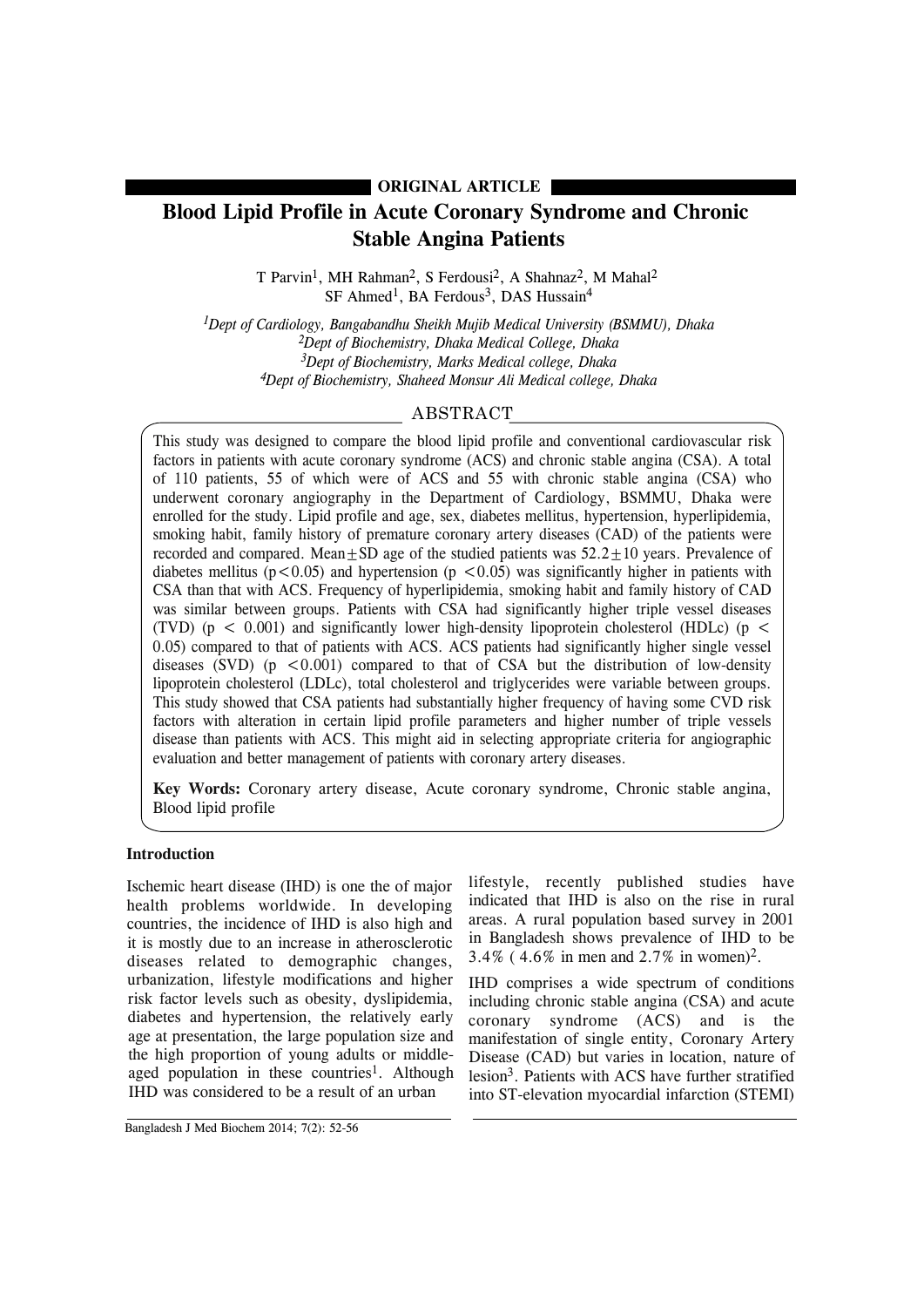Blood Lipid Profile in Acute Coronary Syndrome and Chronic 53

and non-ST-elevation myocardial infarction (NSTEMI)/unstable angina (UA). In CSA, the presence of one or more obstructions in major coronary arteries is likely and the severity of stenosis is usually greater than 70 percent<sup>4</sup>. ACS occurs when there is atherosclerotic plaque rupture, fissuring, erosion, in combination with superimposed intracoronary thrombus formation within a coronary artery<sup>3</sup>. Coronary lesions leading to myocardial infarction have a specific angiographic morphology that is uncommon in lesions of similar severity in the non infarctrelated vessel or in vessels of patients with chronic stable angina5. The more severe and diffuse coronary atherosclerosis, in terms of number of stenoses, occlusions, diseased vessels and extent of coronary atherosclerosis, was higher in patients with uncomplicated stable angina than in those presenting with AMI or with unstable angina<sup>6</sup>. This suggests that the pathogenesis of the various phenotypes of CHD may differ where ACS and CSA may not share all the same risk factors7. A few cohort studies have shown that some conventional risk factors are of more predictive value for the development of either event and they have showed that some patients develop IHD early even with normal values of lipid profile<sup>8</sup>. It is, therefore, necessary to review and revise the criteria for risk assessment of IHD in the context of new data and the information available. This paper presents the status of risk factors and blood lipid profile between ACS and CSA subsets of IHD patients in a tertiary care hospital of Bangladesh.

# **Materials and Methods**

This was an observational study done with 110 subjects admitted for coronary angiography in the Department of Cardiology, Bangabandhu Sheikh Mujib Medical University (BSMMU), Dhaka, Bangladesh from January 2009 to December 2009. Of the 110 patients, 55 were ACS patients [patients with ST elevated myocardical infarction (ST elevation in ECG and a rise in cardiac marker/s), and non-ST elevated myocardial infarction (evidence of myocardial necrosis) as well as those who had a recent history of angina at rest or minimum exertion or crescendo angina not exceeding a

duration of 3 months (unstable angina) were labelled as acute coronary syndrome  $(ACS)^3$ and 55 were CSA patients [patients with a minimum of 2-years history of typical stable angina (predictable and reproducible central chest discomfort after physical exertion and or emotional stress and is relieved by rest or sublingual nitroglycerin) with positive ETT were defined as CSA]4. The patients were diagnosed on the basis of history, clinical presentation, ECG, echocardiogram, laboratory investigations, stress tests and angiography. Risk factors including DM, hypertension, hyperlipidemia (LDLc, total cholesterol or triglyceride is above or HDLc is below respective normal reference value either alone or in combination), and family history of premature CAD were defined on the basis of standard definitions<sup>9,10</sup>. CAD was defined as  $\geq 50\%$  luminal diameter stenosis in one or more major epicardial vessel<sup>11</sup>. The exclusion criteria were the presence of valvular heart disease, left ventricular hypertrophy, cardiomyopathy, congestive heart failure and a positive history of concomitant malignancies, liver and kidney diseases.

Demographic data including sex, age, hypertension, hyperlipidemia, DM, smoking habit and family history of premature CAD and the results of biochemical tests including fasting blood glucose and lipid profile were recorded in predesigned questionnaire form and analyzed. Medication history of the patients in each group was also recorded. Informed written consent was taken from all patients.

After 10-12 hour fasting, peripheral venous blood specimens were collected from an antecubital vein in EDTA vacutainers using disposable syringe. The blood collected was centrifuged and plasma was separated without further delay. Fasting plasma glucose was measured by the glucose-oxidase method. The blood levels of total cholesterol, HDLc and triglyceride (TG) levels were determined by enzymatic method and LDLc was calculated using Friedewald's equation<sup>12</sup>.

Continuous variables were expressed as mean  $\pm$ SD and were compared between groups of patients by student's 't' test. Categorical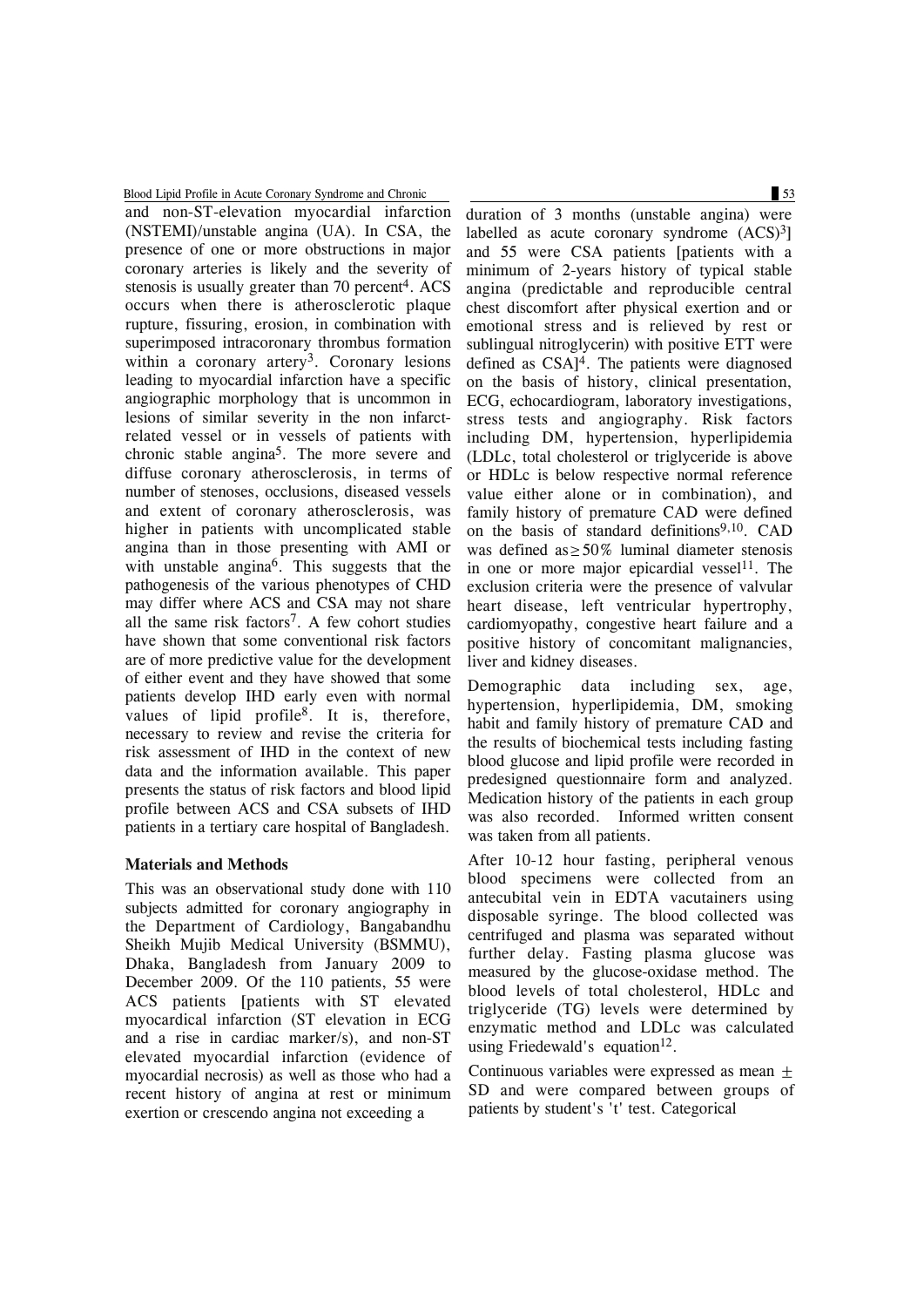variables were compared using a chi-square test or Fischer's Exact test as appropriate and were presented as absolute frequencies with percentages. All 'p' values were two-tailed with significance defined as  $p < 0.05$  at the level of 95% confidence limit. All analysis was done using the SPSS 16.0 (Statistical Package for Social Science) package for windows.

### **Result**

Baseline characteristics of the patients are presented in table I. Mean $\pm$  SD of age of the study subjects was  $52.2 \pm 9.9$  years and 99 of them (90%) were male. Frequency of diabetes mellitus was significantly higher ( $p \leq 0.05$ ) in patients with CSA (35%) than that with ACS (15%). Similarly, hypertension was also significantly higher ( $p < 0.05$ ) in CSA (73%) than ACS (45%) group. The prevalence of dyslipidemia (p= $0.634$ ), smoking habit (p= $0.849$ ) and family history of CAD ( $p = 0.356$ ) showed no significant difference between groups.

**Table I:** Baseline characteristics of the study subjects

| Risk factors            | ACS<br>$(n = 55)$ | <b>CSA</b><br>$(n = 55)$ | P value |  |
|-------------------------|-------------------|--------------------------|---------|--|
| Age in yrs              | $52.2 \pm 9.9$    | $52.2 \pm 10.1$          | 0.992   |  |
| Male sex $n\frac{6}{6}$ | 50(90)            | 49(89)                   | 0.751   |  |
| Diabetes Mellitus       | 8(15)             | 19(35)                   | 0.026   |  |
| Dyslipidemia            | 43(78)            | 45(82)                   | 0.634   |  |
| Hypertension            | 25(45)            | 40(73)                   | 0.006   |  |
| Smoking                 | 27(49)            | 29(53)                   | 0.849   |  |
| Family history          |                   |                          |         |  |
| of CAD                  | 14(25)            | 10(18)                   | 0.356   |  |

Data are mean $\pm$ (SD) and n (%) for continuous and categorical variables respectively

Table II shows the distribution of angiographically detected vessel diseases. While the frequency of SVD was significantly higher  $(p \lt 0.001)$  in patients with ACS  $(64\%)$  than that with CSA  $(10\%)$ and that of TVD significantly lower ( $p < 0.001$ ) in patients with ACS (11%) than that with CSA (51%), it was almost similar for DVD in both groups. Normal angiogram was found in 4% and 11% in ACS and CSA group respectively.

| Vessel Diseases,<br>$n\frac{0}{0}$ | ACS<br>$(n = 55)$ | <b>CSA</b><br>$(n = 55)$ | <b>P</b> value |
|------------------------------------|-------------------|--------------------------|----------------|
| Normal angiogram                   | 02(04)            | 06(11)                   |                |
| <b>SVD</b>                         | 35(64)            | 10(18)                   | < 0.001        |
| DVD                                | 12(22)            | 11(20)                   | 1.000          |
| TVD                                | 06(11)            | 28(51)                   | < 0.001        |

Data are n (%). SVD: single vessel disease, DVD: double vessel disease, TVD: triple vessel disease

Table III demonstrates the blood lipid profile of the study subjects. Blood concentrations of HDL-C was found to be significantly higher (p  $\langle 0.05 \rangle$  in patients with ACS (39.4 mg/dl) compared to that with CSA (35.6 mg/dl). The patients with ACS had higher LDL-C (124.5 mg/dl vs. 123.3 mg/dl), total cholesterol (205/7 mg/dl vs. 199.8 mg/dl) and lower triglycerides (193.4 mg/dl vs. 203.3 mg/ dl) than the patients with CSA but there was no significant differences between the groups.

**Table-III:** Blood lipid profile of the study subjects

| <b>Blood</b> lipid<br>profile (mg/dl) | ACS<br>$(n = 55)$ | <b>CSA</b><br>$(n = 55)$ | P value |
|---------------------------------------|-------------------|--------------------------|---------|
| HDLc                                  | $39.4 \pm 9.7$    | $35.6 \pm 7.7$           | 0.025   |
| LDLc                                  | $124.5 \pm 45.1$  | $123.3 \pm 31.9$         | 0.874   |
| Tc                                    | $205.7\pm 66.6$   | $1998\pm441$             | 0.590   |
| Triglycerides                         | $193.4 \pm 82.9$  | $203.3 \pm 76.0$         | 0.517   |

Data are mean $\pm$ (SD). LDLc: Low-density lipoprotein cholesterol; HDLc: High-density lipoprotein cholesterol; Tc: Total cholesterol

### **Discussion**

This study compared several risk factors including age, sex, diabetes mellitus, hypertension, smoking habit, family history of CAD and blood lipid profile between acute coronary syndrome (ACS) and chronic stable angina (CSA) patients undergoing coronary angiography in a tertiary care setting in Dhaka, Bangladesh.

In this study, mean $+SD$  age of the  $ACS$ subjects was  $52.2 + 9.9$  years, and that of CSA was  $52.2 + 10.1$  years ( $p > 0.05$ ). Similar mean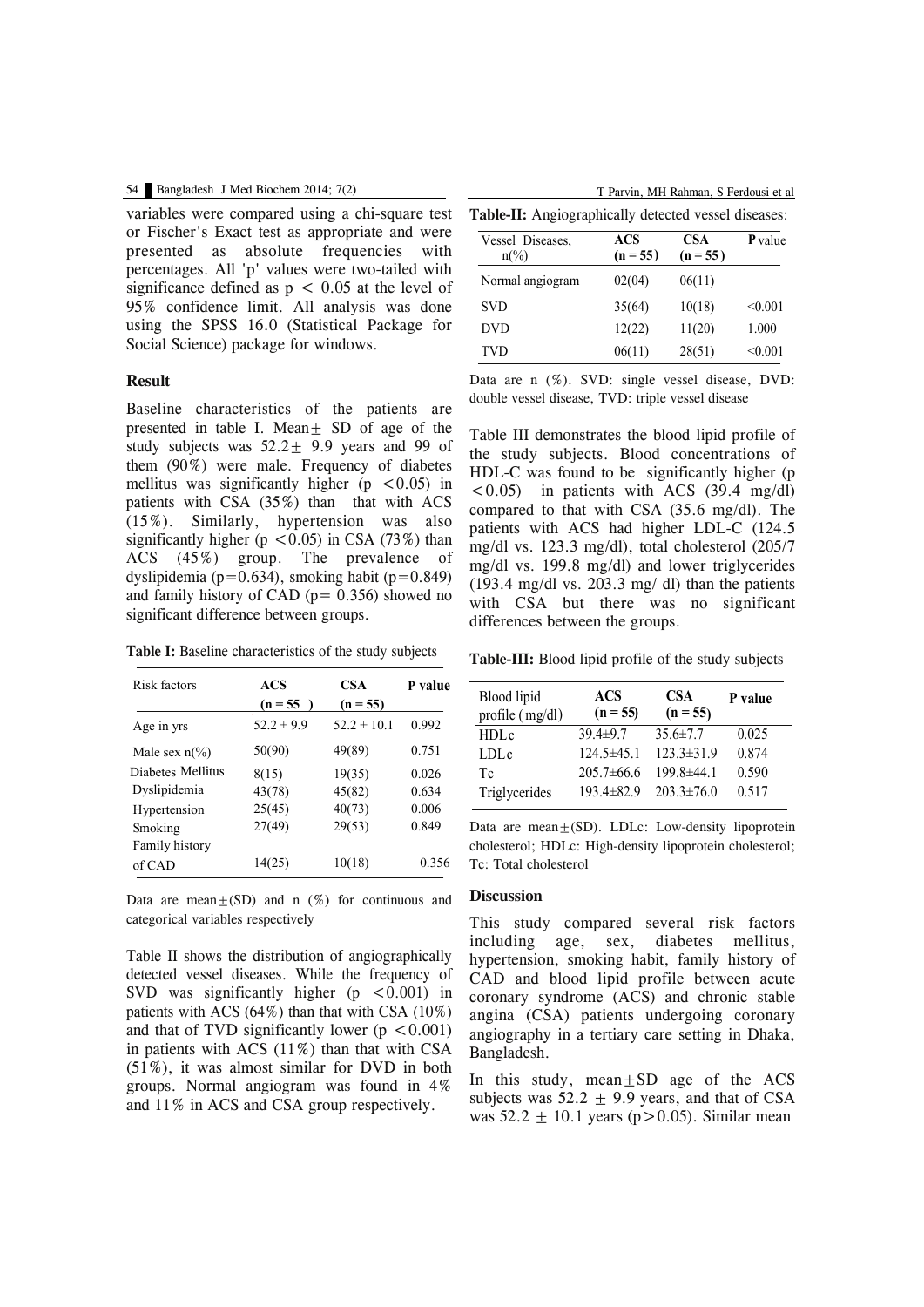Blood Lipid Profile in Acute Coronary Syndrome and Chronic 55

age of ACS and CSA subjects was also reported in the study done by Kassaian et al<sup>13</sup> and Vasheghani-Farahani et al<sup>14</sup>. Lower female percentage (10%) in our study may be due to social habits that restrict women seeking medical help even with serious illness. Safiuddin<sup>15</sup> also found a higher prevalence of male which was (98%) in AMI and 84% in stable angina.

Among the major risk factors considered in this study, the prevalence of diabetes mellitus (p  $(0.05)$  and hypertension  $(p<0.05)$  were significantly higher in patients with CSA than that with ACS. Although, the frequency of dyslipidemia  $(p=0.634)$  and smoking habit  $(p=0.849)$  were higher and that of family history of CAD ( $p = 0.356$ ) was lower in CSA than ACS but there was no significant difference between groups. Bogaty et al<sup>10</sup> and Safiuddin<sup>15</sup> found similar significantly higher prevalence of hypertension and diabetes with stable angina in addition to strong association of smoking habit with AMI. Kassaian et al<sup>13</sup> in their study showed an association of hypertension and positive family history in patients with ACS, hyperlipidemia in SA, but failed to show any significant association of diabetes and smoking habit between the groups. Vasheghani-Farahani et al <sup>14</sup> reported significantly higher prevalence of hypertension, smoking habit and famlily history in patients with CSA than that with ACS but found no significant difference in prevalence of diabetes mellitus and hyperlipidemia between them. The prevence of diabetes mellitus and hyperlipidemia were found to be higher in the present study when compared to the findings of other studies<sup>10,16</sup> which might be related to the global epidemiological transition including rapid urbanization and higher risk factors prevalent in the developing countries<sup>17</sup>.

Our study showed that the prevalence of TVD was significantly higher in CSA ( $p \leq 0.001$ ) than SVD, whereas SVD was significantly more in ACS  $(p \leq 0.001)$  than TVD. DVD was almost identical in both groups. Our findings are in agreement with the findings of Bogaty et  $al<sup>10</sup>$ and Safiuddin15.

In our study, blood HDLc was significantly lower in patients with CSA than that with ACS

 $(35.6 \pm 7.7 \text{ mg/dl} \text{ vs. } 39.4 \pm 9.7 \text{ mg/dl}; \text{ p})$  $\leq$  0.05). CSA patients had also lower blood LDLc and total cholesterol (Tc) level and higher blood triglyceride level than ACS patients but the fingings showed no significant difference (p = 0.874, p = 0.590, p = 0.517, respectively). Jean-Philippe Empana et al. reported simillar HDLc, higher LDLc and lower TG in SA than ACS cases in PRIME study7. Vasheghani-Farahani et al. reported higher HDLc, LDLc and Tc but lower TG levels in patients with stable angina than patients of ACS without any significant difference. However, Bhagwat et al. found significantly lower HDLc but significantly higher other lipid profile parameters in ACS than that of CSA and control subjects in their study<sup>8</sup>.

This study had potential limitations as it lacked a healthy age and sex matched controls to compare with ACS and CSA patients and the study was done in highly selected group of patients, comprising small cohorts in one hospital only and hence may not reflect the true picture of Bangladeshi patients. In conclusion we can say that, all the major risk factors were found to be variably associated in both the groups. Hypertension, diabetes mellitus, triple vessel diseases and lower blood HDLc were significantly more prevalent among the patients with chronic stable angina than that in patients with acute coronary syndrome.

### **References**

- 1. Yusuf S, Reddy S, Ôunpuu S, Anand S. Global Burden of Cardiovascular Diseases: Part I: General Considerations, the Epidemiologic Transition, Risk Factors, and Impact of Urbanization. **Circulation** 2001; **104:** 2746-53.
- 2. Zaman MM, Ahmed J, Choudhury SR, Numan SM, Parvin K, Islam MS. Prevalence of ischemic heart disease in a rural population of Bangladesh. **Indian Heart J** 2007; **59:** 214-7.
- 3. Kim MC, Kini AS, Fuster V. Definitions of acute coronary syndrome. In: Fuster V, ?ÓRourke RA, Walsh RA, Wilson PP editors. Hurst's The Heart. 12th ed. New York: McGraw Hill; 2008. p. 1311- 1320